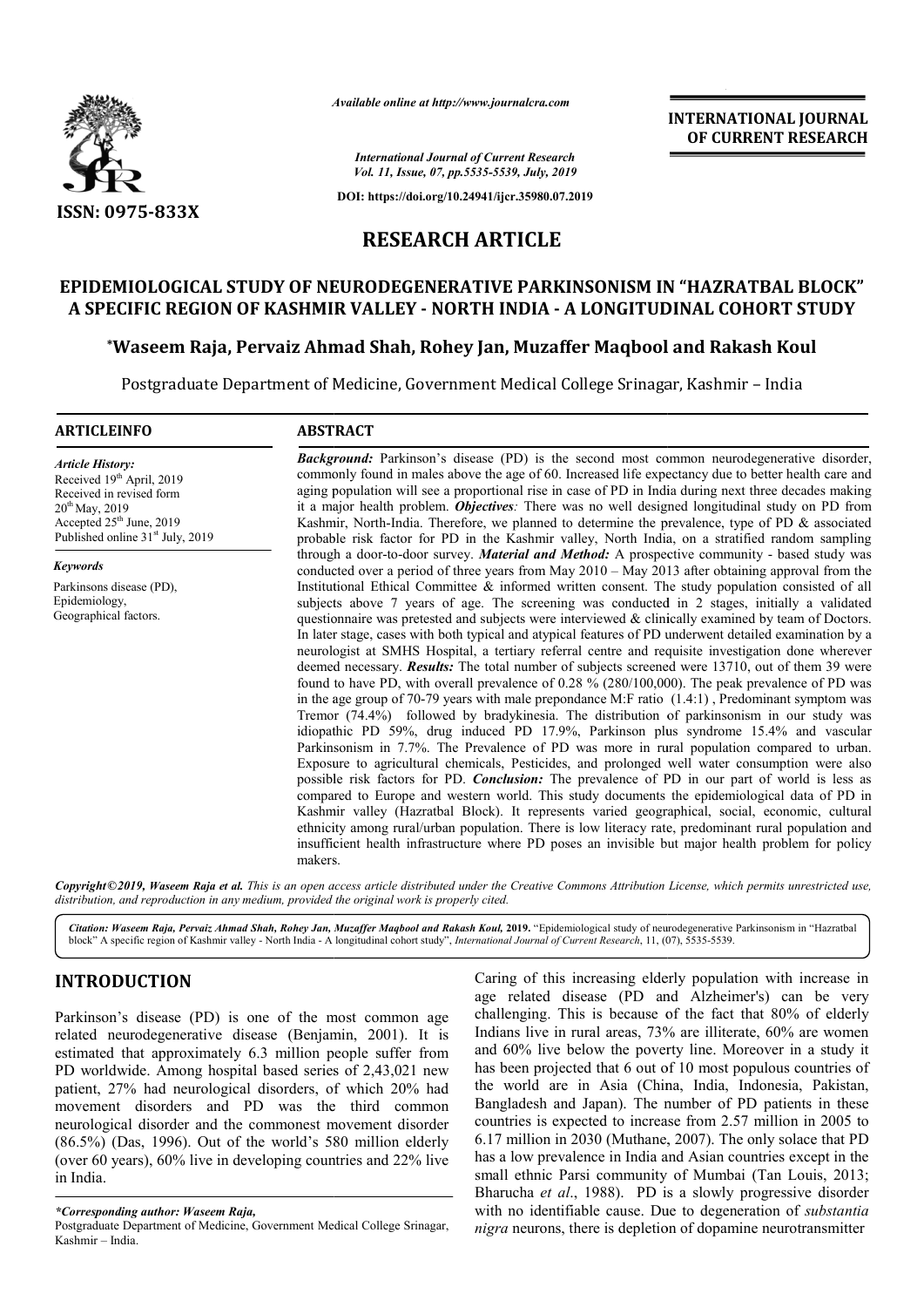which disturbs the transmission of signals between substantia nigra and the next relay station of the brain, the *corpus striatum*, which is responsible to produce smooth purposeful movement. It is diagnosed clinically by four major symptoms *tremors* (hands, arms, legs, jaw and head), *rigidity* (stiffness of limbs and trunk), *bradykinesia* (slowness of movement) and *postural instability* (impaired balance). There is always a diagnostic dilemma as a single patient may not have all the symptoms at single point of diagnosis. Hence frequent follow up is necessary over the long period to have complete picture. Neurologists in principle have agreed that presence of two symptoms is enough for clinical diagnosis of PD. There are other conditions which mimic PD with additional neurological symptoms and are called atypical Parkinsonism – e.g. multiple system atrophy (MSA), progressive supranuclear palsy (PSP), striatonigral degeneration etc. The term Parkinsonism is also used where the aetiology of above symptoms are known, such as Parkinsonian signs due to stroke, infection, neuroleptic drugs and sometimes toxic agents.

Epidemiology of PD is beneficial in two ways for India. It provides highly probable risk factors for developing PD which can guide to achieve a clue of aetiology if further evaluated. Secondly India is a multi-ethnic country with genetic diversity and it needs proper healthcare planning and better investigative infrastructure for research into the aetiology of PD. With increased life expectancy and better healthcare, India is going to have huge disease burden due to PD in future. But so far, there is no prospective study to estimate its incidence and mortality except one (Das *et al*., 2010**).** Most of the epidemiological factors associated with PD have been obtained from case – control studies. However, in recent years, more prospective cohort studies have recorded sufficient data on PD to study the risk or protective factors in PD. Till date no epidemiological study exclusively on the prevalence of Parkinsonism has been undertaken in this part of the world. Our study is the maiden endeavor as regards the prevalence of Parkinsonism and will help us to understand the magnitude of this problem in this part of the world.

**Aims and Objectives:** The Primary objectives is to study the Prevalence of Parkinsonism as, Idiopathic Parkinson's disease, Drug induced Parkinsonism & Parkinson's plus Syndrome.

# **MATERIALS AND METHODS**

A prospective community - based study was conducted over a period of three years from May 2010 – May 2013 after obtaining approval from the Institutional Ethical Committee & written informed consent. The study population consisted of all subjects above 7 years of age. The screening was conducted in 2 stages, initially a validated questionnaire was pretested and subjects were interviewed & clinically examined by team of Doctors. In later stage, cases with both typical and atypical features of PD underwent detailed examination by a neurologist at SMHS Hospital, a tertiary referral centre and requisite investigation done wherever deemed necessary.

# **Sampling Methods**

The sample size was determined by using multistage sampling. The village / Mohalla was selected by simple random sampling method (using lottery method) , while as subsequent sample was taken by cluster random sampling. Three villages /Cluster at a random from each four zones were selected that comprised a population of 16,107. Among selected clusters /villages, survey was conducted by visiting each household and sample size was determined by population aged more than 7 years, which was 13,710 was taken considering inclusion criteria. Diagnosis of Parkinson's disease was established by adopting the Euro-Parkinson's collaborative study (Mc de Rijik, 1997).

## **Criteria**

- Resting tremor
- Bradykinesia
- Rigidity
- Postural instability (festenant gait)

## **Positive Respones to Levodopa**

**Drug Induced Parkinsonism (Schrag, 2000):** Dopamine receptor blocking drugs had been started within six months of onset of symptoms and taken for at least six months.

#### **Vascular Parkinsonism**

#### **If two of the following were present**

- History of stroke
- Abrupt onset with stepwise progression
- Hypertension
- Wide based gait with small steps
- Cognitive decline
- Pseudobulbar or pyramidal signs

## **Diagnostic Criteria for Parkinson Plus Syndrome**

## **Clinical Features of Dementia Associated with Parkinson's Disease (Emre Murat, 2003)**

## **Cognitive Features**

- **Attention:** Prominent impairment with fluctuation.
- **Memory:** Moderate impairment, retriveval deficits with relative spared storage.
- **Executive Feature:** Severely impaired.
- **Visuospatial Feature:** Early and substantial impairment.
- **Language:** Impaired word finding and verbal fluency.

## **Behavioural Features**

- Apathy
- Hallucination
- Delusion
- Depressive symptoms

## **Motor Functions**

- Symmetrical involvement
- Prominent postural instability or gait disorder
- Tremor dominance less frequent.

## **Statistical Methods**

Data was described as mean + SD and Mean. Metric data was compared by using Students T test, where as nonmetric data was compared by Mann Whitneys U test and Chi square test.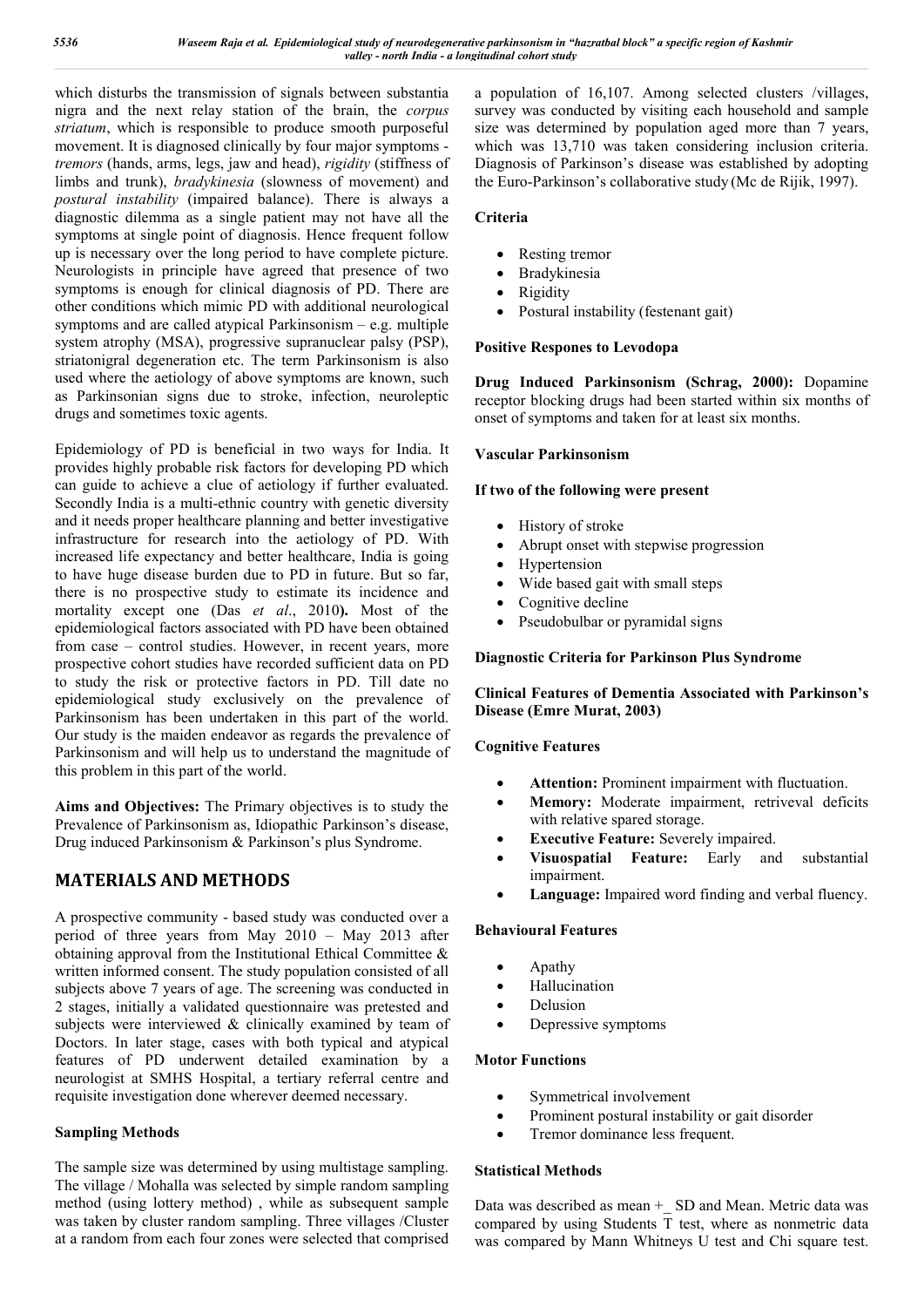Data analysis was performed with SPSS & Microsoft Excel software.

# **OBSERVATION AND RESULTS**

Total number of subjects screened were 13,710, out of which 39 were found to have parkinsonism, yielding a total prevalence of 0.28% (280/100,000), (Table 1). 56.9% belonged to rural area, whereas 43.1% belongs to urban area & the difference was statistically insignificant with p value  $>0.05$ , (Table 2). A total of 39 (0.28%) subjects were found to have parkinsonism, out of them 23 (0.33%) were males & 16 (0.24%) were females. Resting Tremor was predominant symptom followed by Bradykinesia, Rigidity & Postural instability, (Table 3). Idiopathic PD was the commonest type found in 59%, drug induced PD 17.9%, Parkinsons plus syndrome 15.4% & vascular PD in 7.7% respectively (Table 4). The distribution of PD across the age shows that maximum number of subjects were in the age group of 70-79 yrs (n=22) followed by  $> 80$  years (n=8) & subsequently followed by 60-69 years (n = 5) & < 60 years age group (n=4), (Table 5). The Forgetfulness was present in 15.4% cases, Pesticide Exposure 48.7%, history of old stroke 7.7%, well water consumption 5.1% & smoking in 17.9% of cases. The difference was statistically insignificant with value of  $> 0.05$  (Table 6).

# **DISCUSSION**

Till date no epidemiological studies exclusively on the prevalence of Parkinsonism has been undertaken in this part of the world, and our neuroepidemological study is the first of its kind to study the prevalence and magnitude of this problem in this part of the world. The various studies conducted in Asian countries concluded that prevalence of Parkinson's disease were lower than that of western countries. Such differences may be due to documented differences in prevalence of genetic polymorphism associated with Parkinson's disease or due to differences in environmental factor. In our study prevalence of Parkinsonism was found to be 0.28% (280/100,000) which was lower as compared to the studies conducted in the western world. The prevalence rate was directly proportional to male gender. Among the studies conducted in India Bharucha *et al.* found the highest prevalence of Parkinson's disease in Parses community of Bombay (328.3/100,000). Similarly a study conducted in Karnataka by Gori Devi *et al.* showed the crude prevalence rate of Parkinson's disease was 6/100,000. A similar study was conducted by SK Das *et al.* in Karnataka found the crude prevalence rate per lac of Parkinson's disease to be 52.85. Das *et al.* also found crude prevalence rate of Parkinson's disease in Bengal as 16/100,000.

Weerask Muangpaisan *et al* (2009) found the prevalence of Parkinson's in Asia and concluded a standardized all age prevalence of 51.3 to 176.9/100,000 population in a door to door study and concluded that prevalence of Parkinson's disease in Asian countries where slightly lower than that in western countries. Worldwide prevalence rate ranges from 57/100,000 in China (1985) to 371/100,000 in Sicily (Morgante, 1992). A prevalence of 347/ 100,000 was reported in the population over age 40 years in Copiah County, Missippi (Schoenberg, 1985). Based on the US population of 1950, the cumulative life time risk of Parkinsonism was estimated at 2.4% (Kurland, 1958).

MC de Rijik *et al*. (1997) found the prevalence of Parkinsonism of 2.3% and 1.6% for Parkinson's disease in subject 65 years and older. One recent study in Holland found prevalence of Parkinsonism to be 1.4% (14/1000) people over age 55 years and 4.3% (43/1000) in the population 85years and older (De Rijik, 1995). In our study we found 39 subject with Parkinsonism, 23 effected by idiopathic Parkinson's disease (59%), 7 cases of drug induced Parkinsonism (17.9%), 6 cases of Parkinson's plus syndrome (15.4%) and 3 cases of vascular Parkinsonism (7.7%). Some results of our study like drug induced Parkinsonism (17.9%) and vascular Parkinsonism (7.7%) was in agreement with the results found the Schrag *et al* (2000), but idiopathic Parkinson's disease which was 59% in our study was less was compared to the study done by Schrag *et al* (2000). In our study, the peak prevalence were in the age group of 70-79 years which was in accordance with the study conducted by D. Alessandro *et al*. (1998), Kis *et al*. (2002) who reported a peak prevalence at the age of 70-79 years. In our study the prevalence was more in males than female with M: F ratio of 1.4:1. Which is in accordance with the world literature. In our study, the predominant symptom was resting tremor (74.4%) followed by bradykinesia (59%), rigidity (59%) and postural instability (41%), Which was in accordance with the study conducted by Lie Gan Chia *et al*. (1992) where Tremor was seen in 77% of patients with leading symptoms and usually involves the hand in (75%). In males the predominant symptom was unilateral resting tremor mostly involving right arm and hand, where as majority of the female patients had combination of symptoms which was consistent with the western data. In our study poly- smptomatic form in female was possibly due to less disease awareness and social constraints among females.

Our study has shown Parkinson's disease was more common in rural residents which was in accordance with the world literature. In our study 21 (53.8%) of Parkinson's patients were rural residents and 18 (46.2%) were urban residents. However the difference in prevalence between rural and urban population of Parkinson's disease was statistically insignificant. JP Huble *et al*. (1993) in their study have found rural residency including years of rural living as standard predictor of Parkinson's disease. Three previous studies in North America and one study in Hong Kong, although all using different methods have reported similar results. Woo J *et al*. (1989) in a case control study in Hong Kong found that rural living increase the risk five folds compared with those who hasnever lived in rural areas. Morane Jimenez *et al*., (1994) found in their study, 70.3% of Parkinson's disease patients and 61.5% controls are rural residents but more Parkinson's disease patients (56.8%) than controls (34.5%) living in rural areas (population of >50 years of age). In our study 47.8% of males  $(n=11)$  and 50%  $(n=8)$  female patients had exposure to these chemicals (herbicdes, insecticides, fungicides and rodenticides) during farming, orchard spraying and vegetable cultivation. A few number of patients could recall the nature of chemicals used and it would belong to organochlorine group of compounds. In our study exposure to agricultural chemicals was statistically insignificant in female patients which can be explained by less number of patients exposure to these chemicals possibly because in our set up due to religious and cultural background, majority of females remains indoors. Lion HH, Tsai Mac *et al.* (1991) in their study have found use of herbicides, pesticides as a risk factor for Parkinson's disease. A large study conducted by Enrico Granieri *et al*. (1989) has revealed a significantly higher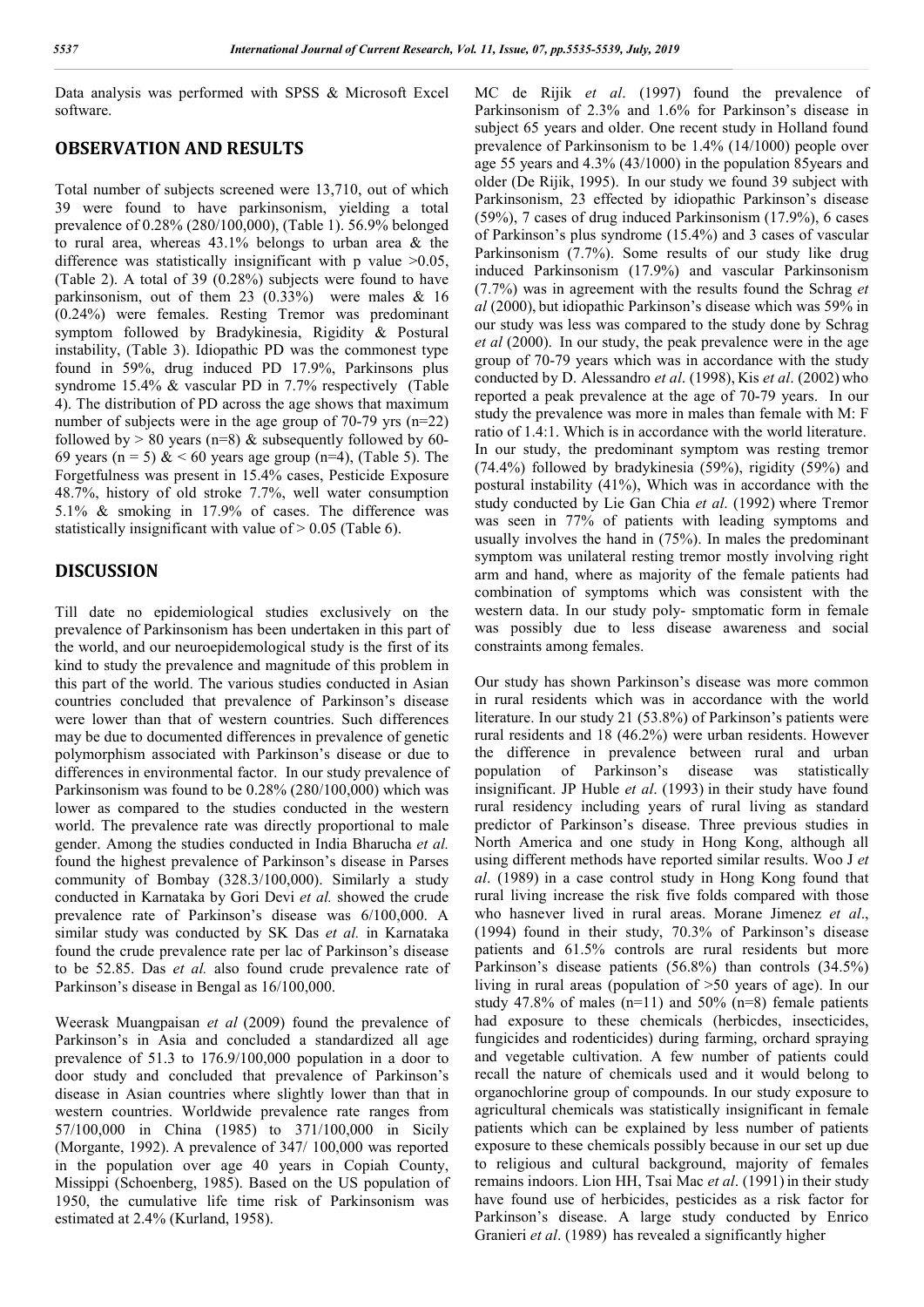#### **Table 1. Prevalence of Parkinsonism among the screened population**

| vears<br>ota<br>population<br>screened | patients<br>nsonism<br>ING.<br>DТ<br>а | 100<br>Prevalence<br>. ner | 100000<br>$n \alpha r$<br>Prevalence |
|----------------------------------------|----------------------------------------|----------------------------|--------------------------------------|
| ΊU                                     |                                        | 28%                        | 100000<br>280/                       |

#### **Table 2. Socio- demographic Characteristics**

|            |           | <b>MALE</b> |      |      | <b>FEMALE</b> |      | <b>TOTAL</b> | P Value      |
|------------|-----------|-------------|------|------|---------------|------|--------------|--------------|
|            | $8-20$    | n           | $\%$ | n    | $\frac{0}{0}$ |      | $\%$         |              |
| Age $(Yr)$ | 21-39     | 2574        | 37.3 | 2486 | 36.5          | 5060 | 36.9         | $0.224$ (NS) |
|            | $40 - 59$ | 1417        | 20.5 | 1426 | 21.0          | 2843 | 20.7         |              |
|            | > 60      | 694         | 10.0 | 730  | 10.7          | 1424 | 10.4         |              |
| Residence  | Rural     | 3934        | 57.0 | 3862 | 56.8          | 7796 | 56.9         | $0.824$ (NS) |
|            | Urban     | 2973        | 43.0 | 2941 | 43.2          | 5914 | 43.1         |              |

#### **Table 3. Diagnostic Criteria**

|                       |    | MALE |    | <b>FEMALE</b> |    | TOTAL         |              |
|-----------------------|----|------|----|---------------|----|---------------|--------------|
|                       |    | $\%$ |    | $\%$          |    | $\frac{0}{0}$ | P Value      |
| <b>Resting Tremor</b> | 19 | 0.28 | 10 | 0.15          | 29 | 0.21          | $0.00$ (Sig) |
| Rigidity              | 14 | 0.20 |    | 0.13          | 23 | 0.17          | 0.00         |
| Bradykinesia          | 12 | 0.17 |    | 0.16          | 23 | 0.17          | 0.00         |
| Postural instability  |    | 0.12 |    | 0.12          | 16 | 0.12          | 0.00         |
| Parkinsonism          | 23 | 0.33 | 16 | 0.24          | 39 | 0.28          | 0.00         |

#### **Table 4. Disease status across Gender**

|                         | MALE |               | <b>FEMALE</b> | TOTAL |      |
|-------------------------|------|---------------|---------------|-------|------|
|                         |      | $\frac{0}{0}$ | $\%$          |       | $\%$ |
| Idiopathic PD           | ۰4   | 60.9          | 56.3          |       | 59.0 |
| Drug induced PD         |      | 8.7           | 31.3          |       | 17.9 |
| Parkinson plus syndrome |      | 21.7          | 0.3           |       | 5.4  |
| Vascular PD             |      |               |               |       | ٠.,  |

#### **Table 5. Disease status across Age**

|                          | <60 Years     | $60-69$ Years |  | 70-79 Years   | >80 Years |      |
|--------------------------|---------------|---------------|--|---------------|-----------|------|
|                          | $\frac{0}{0}$ | $\frac{0}{0}$ |  | $\frac{0}{0}$ |           |      |
| Idiopathic PD            | 50.0          | 80.0          |  | 63.6          |           | 37.5 |
| Drug induced PD          | 50.0          | 0.0           |  | 13.6          |           | 25.0 |
| Parkinsons plus syndrome | $_{\rm 0.0}$  | 20.0          |  | 9.1           |           | 37.5 |
| Vascular PD              | $\rm 0.0$     | 0.0           |  | 13.6          |           | 0.0  |

#### **Table 6. Parkinsonism across studied parameters**

|                          |     | Male |      |                | Female        |               | Total         | P value      |  |
|--------------------------|-----|------|------|----------------|---------------|---------------|---------------|--------------|--|
|                          |     | n    | $\%$ | n              | $\frac{0}{0}$ | n             | $\frac{0}{0}$ |              |  |
| Forget fullness          | No  | 19   | 82.6 | 14             | 87.5          | 33            | 84.6          | $0.681$ (NS) |  |
|                          | Yes | 4    | 17.4 | $\overline{c}$ | 12.5          | 6             | 15.4          |              |  |
| Old Stroke               | No  | 21   | 91.3 | 15             | 93.8          | 36            | 92.3          | $0.781$ (NS) |  |
|                          | Yes | 2    | 8.7  |                | 6.3           | 3             | 7.7           |              |  |
| Pesticide Exposure       | Yes | 11   | 47.8 | 8              | 50.0          | 19            | 48.7          | $0.895$ (NS) |  |
|                          | No  | 12   | 52.2 | 8              | 50.0          | 20            | 51.3          |              |  |
| Well water Consumption   | No  | 22   | 95.7 | 15             | 93.8          | 37            | 94.9          | $0.794$ (NS) |  |
|                          | Yes |      | 4.3  |                | 6.3           | 2             | 5.1           |              |  |
| Smoking / Alcohol Intake |     |      |      |                |               |               |               | 0.465        |  |
|                          | No. | 18   | 78.3 | 14             | 87.5          | 32            | 82.1          |              |  |
|                          | Yes | 5    | 21.7 | $\overline{2}$ | 12.5          | $\mathcal{I}$ | 17.9          |              |  |

incident rates among Parkinson's disease in agricultural workers. These results would give support to the hypothesis of a possible casual role of environmental factors that are mainly linked to the agriculture. Case control studies in China, Spain and Canada have found a relationship between an increased risk of Parkinson's disease and pesticides and industrial chemical exposure. Semchuk and co-worker (Karen, 1993) and Hubble and associated (Hubble, 1993) also found significant risk of pesticides, herbicide exposure and Parkinson's disease.

In our study we also found that  $4.3\%$  (n=1) of male and 6.3 (n=1) of female patients were found to drink well water which is one of the risk factor for developing Parkinson's disease, but it was statistically insignificant.

Koller *et al*. (Koller, 1990), Tanner *et al*. (1987),Jimenez *et al*. (1992) and Morane *et al*. (25) also found that well water drinking was one of the risk factor for developing Parkinson's disease.